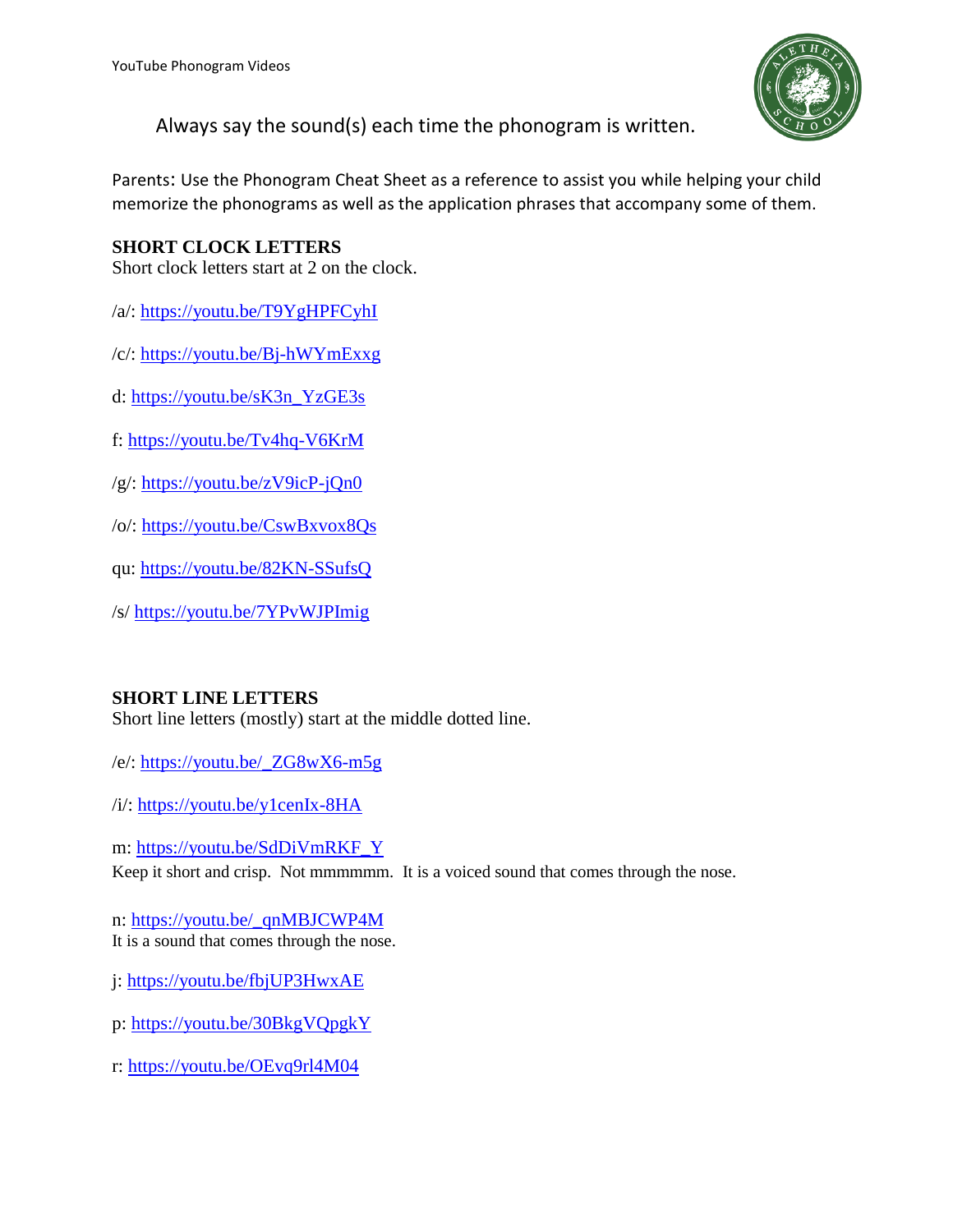- /u/: <https://youtu.be/AfJzZwoVgsg>
- v: [https://youtu.be/yg\\_Q7Jle5RA](https://youtu.be/yg_Q7Jle5RA)
- w: [https://youtu.be/aKpZ6QY\\_qd0](https://youtu.be/aKpZ6QY_qd0)
- x: <https://youtu.be/9MEE3ooCeQ4>
- /y/: <https://youtu.be/GnQe1UrgebA>
- z: <https://youtu.be/3ZfzQOhXm7A>

#### **TALL LINE LETTERS**

Tall line letters start just under the top base line.

- b: <https://youtu.be/NujSs7NYCHI>
- h: <https://youtu.be/Ul7Bfi6KypU>
- k:<https://youtu.be/kSjXNup7iLk>
- l: <https://youtu.be/LTcx4ctu2bo>
- t: [https://youtu.be/rim\\_1IbTxoY](https://youtu.be/rim_1IbTxoY)

#### **"ER" SPELLINGS**

All the phonograms for /er/ have a hand motion. Your child should say the entire phrase while writing the phonogram.

<https://youtu.be/7Uy7AkKgsaE>

- er -- the er of her
- ir -- the 'er' of first
- ur -- the 'er' of nurse
- wor -- the 'er' of works

 $ear$  – the 'er' of early

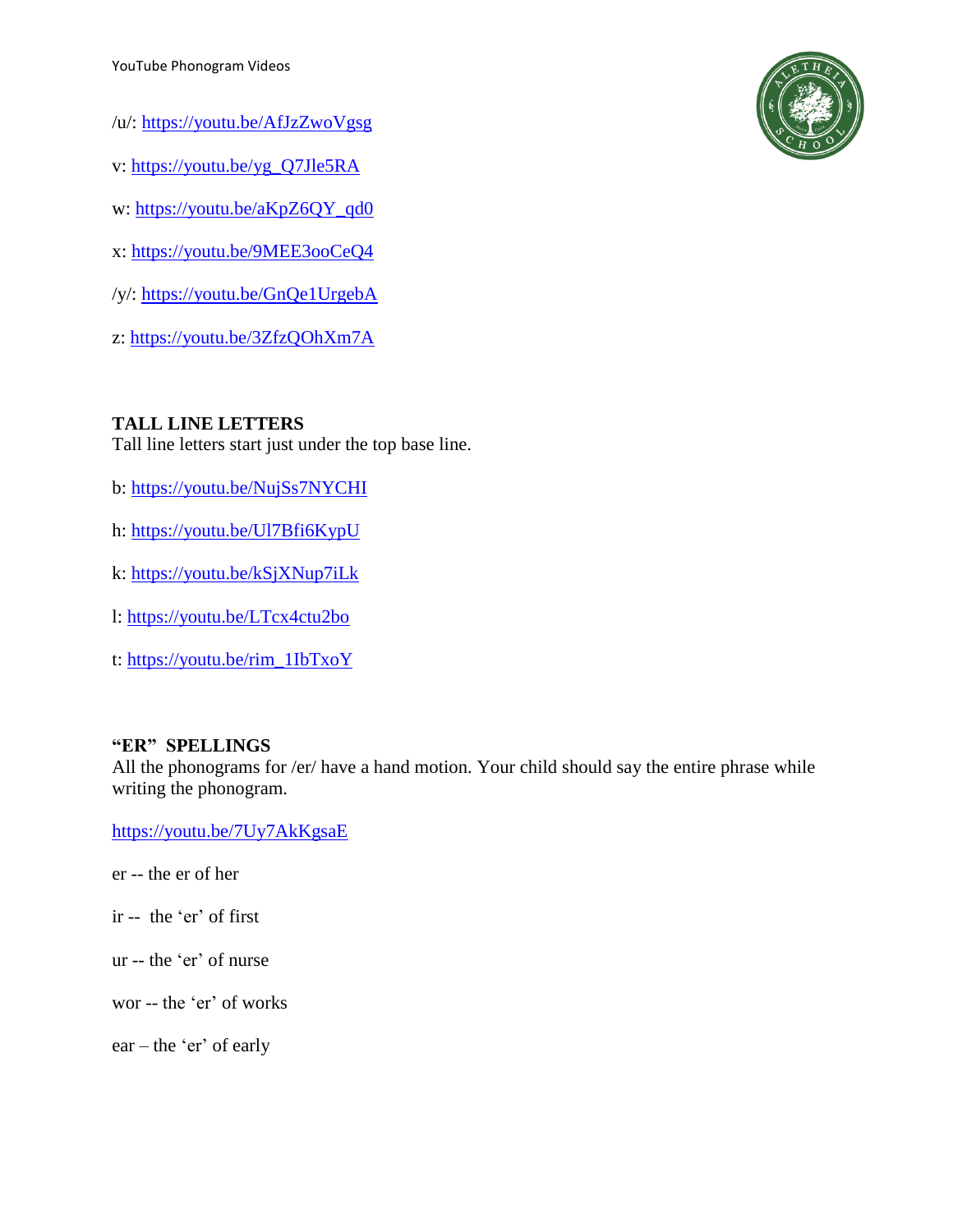YouTube Phonogram Videos

#### **SH**

sh:<https://youtu.be/8DT39kll824> Keep it short and crisp. Do not say shhhhhh. Just sh.

#### **EE**

ee:<https://youtu.be/dleHZidlxk8> Say the entire phrase when writing: ee – double ee always says  $\bar{e}$ 

## **TH**

/th/:<https://youtu.be/7Wk9g5bni9U>

The tongue needs to come out just a little bit for both sounds. The first is unvoiced, and the second sound is voiced.

#### **AY / AI**

ay:<https://youtu.be/6LxDHdKbYRI>

ai: <https://youtu.be/qJDWWTFOxBs>

Your child should say the entire phrase when writing these two phonograms. Speaking the phrase is how they will learn the difference between each one in this pair.

Here's what we always say in class for 'ay' *ā, two-letter ay that we do use at the end of English words.*

Here's what we always say in class for 'ai': Class: *ā, two-letter ai that we do not use at the end of English words.* Teacher: Why not? Class: *English words do not end with i*

**OW / OU** /ow/: [https://youtu.be/\\_g4Y1QIILXI](https://youtu.be/_g4Y1QIILXI)

/ou/: <https://youtu.be/Vkdb6AdFO4I>

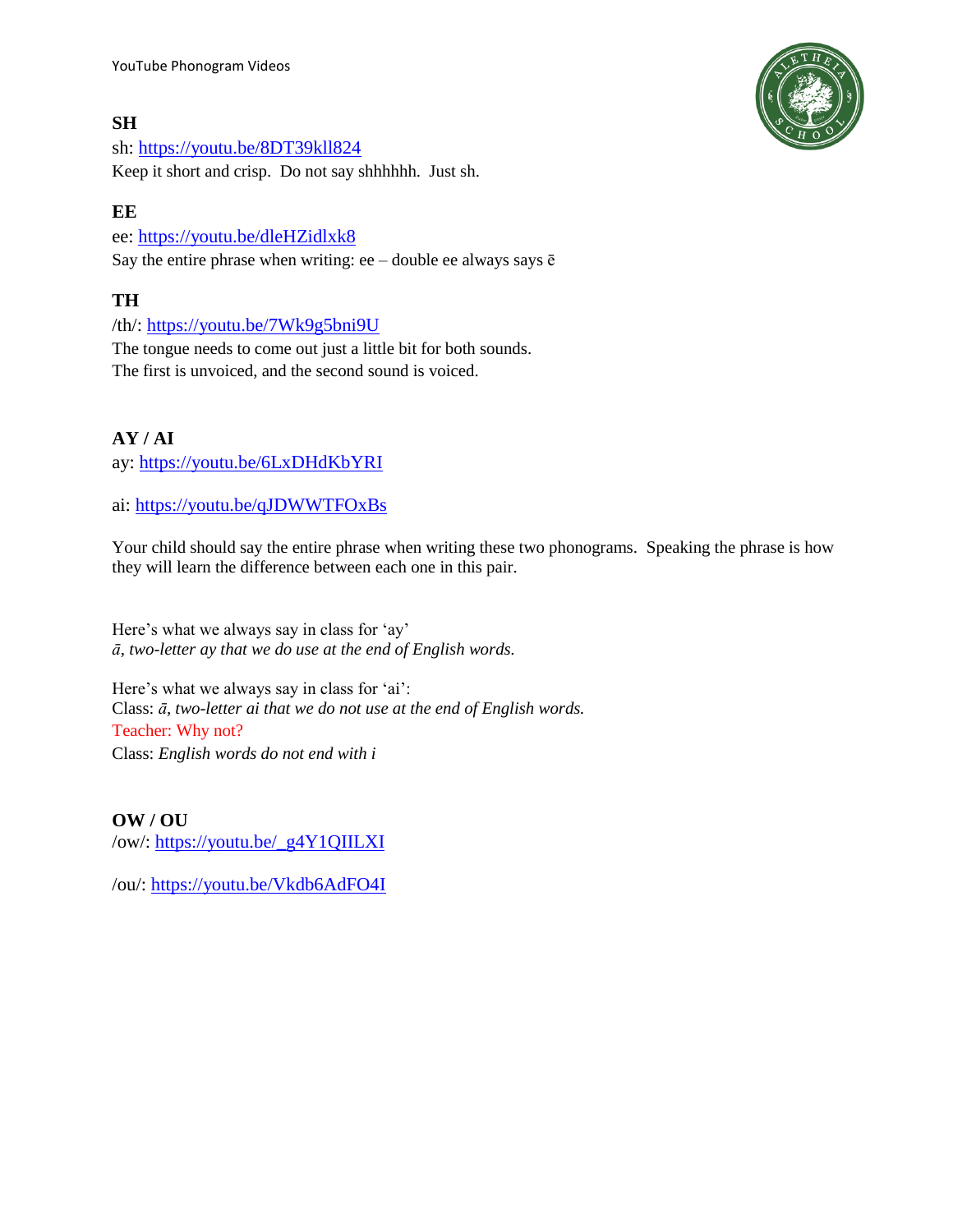#### **AW / AU**

aw: <https://youtu.be/sqtKPZK7ba4>



au: <https://youtu.be/0Wgl3nmphaQ>

Your child should say the entire phrase when writing these two phonograms. Speaking the phrase is how they will learn the difference between each one in this pair. Note: follow the same pattern as ay/ai.

Here's what we always say in class for 'au': Class: *aw, aw that we do not use at the end of English words.* Teacher: Why not? Class: *English words do not end with u*

#### **EW / EU**

/ew/: <https://youtu.be/BCOZzUTxSA4>

/eu/: <https://youtu.be/1QkqLM-j1Zw>

Your child should say the entire phrase when writing these two phonograms. Speaking the phrase is how they will learn the difference between each one in this pair. Note: follow the same pattern as ay/ai.

Here's what we always say in class for 'eu': Class:  $\overline{OO} - \overline{u}$  *that we do not use at the end of English words.* Teacher: Why not? Class: *English words do not end with u*

#### **OY / OI**

/oy/: [https://youtu.be/rq\\_f-TKRmB4](https://youtu.be/rq_f-TKRmB4)

/oi/:<https://youtu.be/zUliOWRUPl4>

Your child should say the entire phrase when writing these two phonograms. Speaking the phrase is how they will learn the difference between each one in this pair. Note: follow the same pattern as ay/ai.

Here's what we always say in class for 'oi': Class: oi, oi t*hat we do not use at the end of English words.* Teacher: Why not? Class: *English words do not end with i*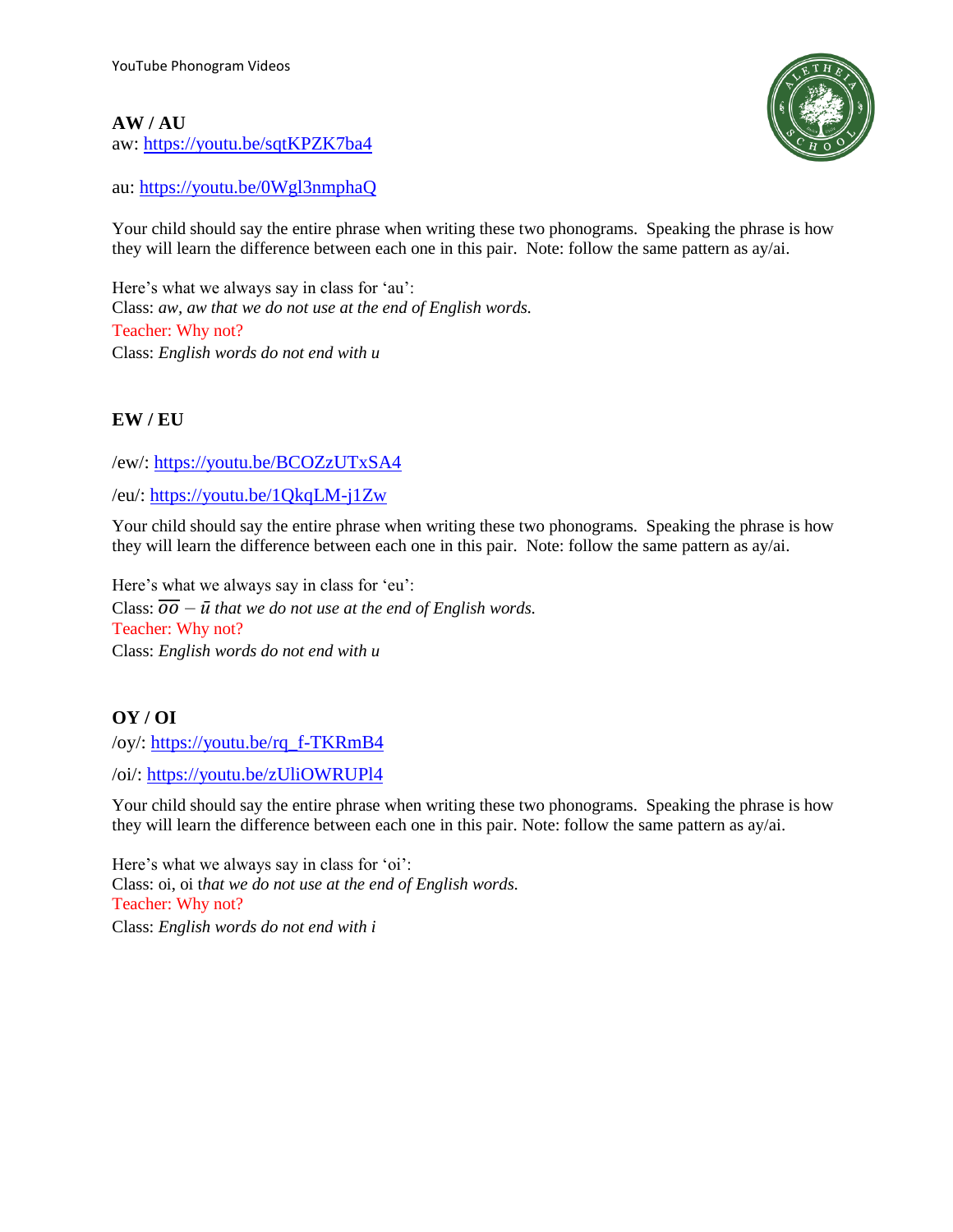## **OO**

/oo/:<https://youtu.be/aaodBSEJoC4> This phonogram has three sounds.

# **CH**

/ch/:<https://youtu.be/fKT4EVXe884>

This phonogram has three sounds with three accompanying hand motions. Encourage your child to learn the motions as an aid to cue the memory.

## **NG**

ng:<https://youtu.be/Wp1Wq1jZsIQ>

# **EA**

/ea/:<https://youtu.be/kyPtVbMrH5A>

This phonogram has three sounds that should be spoken while writing. There is a hand motion to use as an aid to help recall what to write when.

## **AR**

ar: <https://youtu.be/fW3Occsccnw>

## **CK**

ck: <https://youtu.be/NRZVA1toU74>

Please learn the entire phrase with the sound. The phrase is important to memorize for correct application of this phonogram to yield correct spelling down the road.

## **ED**

/ed/: <https://youtu.be/7PhWdT9zMrA>

Three sounds. Learn the entire phrase with the three sounds. A hand motion is used to aid memorization.

## **OR**

or: <https://youtu.be/the5ETEjnvk>

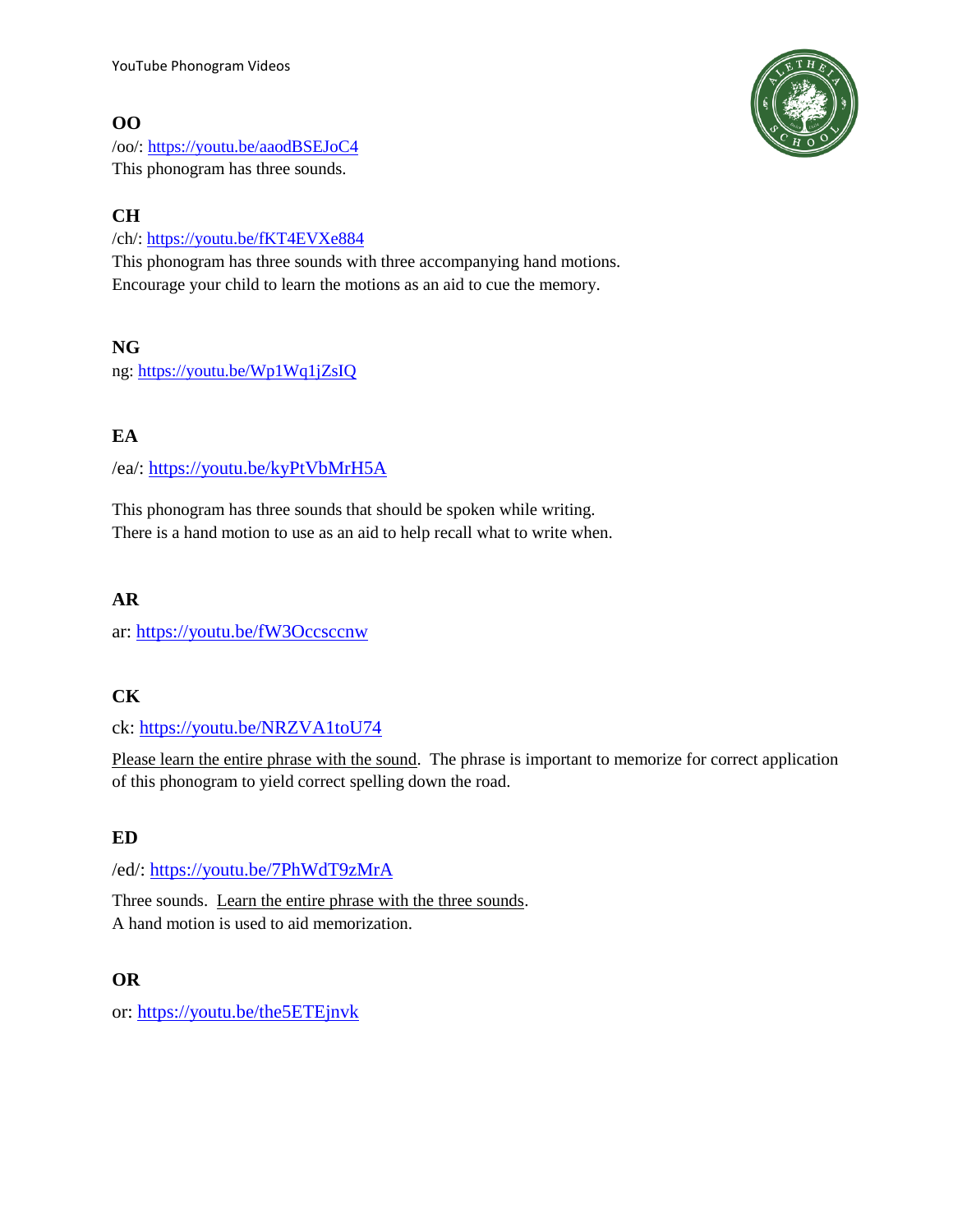#### **WH**



#### wh: <https://youtu.be/0xcT0BstGcc>

Notice this is different from /w/ because this phonogram requires a big "whoosh" of silent air to come out of the mouth when speaking. Parents, consider the difference when you say the word *wet* and *when*.

## **UI**

/ui/: <https://youtu.be/K3BFXFXbgWs>

Three sounds.

## **OA**

oa: <https://youtu.be/27GT1OKA9lA>

# **EY / EI**

/ey/: <https://youtu.be/raTeg35w9LM>

/ei/: [https://youtu.be/wq0\\_uYOJbIA](https://youtu.be/wq0_uYOJbIA)

Your child should say the entire phrase when writing these two phonograms. Speaking the phrase is how they will learn the difference between each one in this pair. This pair is similar to the ay/ai pair.

## **EIGH**

eigh: <https://youtu.be/xjtraCyp2kk>

## **IGH**

igh: <https://youtu.be/DsmHRUwjaeA>

**IE**

ie: [https://youtu.be/s\\_1b\\_XyG6aA](https://youtu.be/s_1b_XyG6aA)

## **KN / GN**

kn: <https://youtu.be/pPh3LcA65OQ>

gn: <https://youtu.be/IoS5NQxWfuY>

Learn the entire phrase for each one to help with the application of the phonogram for correct spelling down the road.